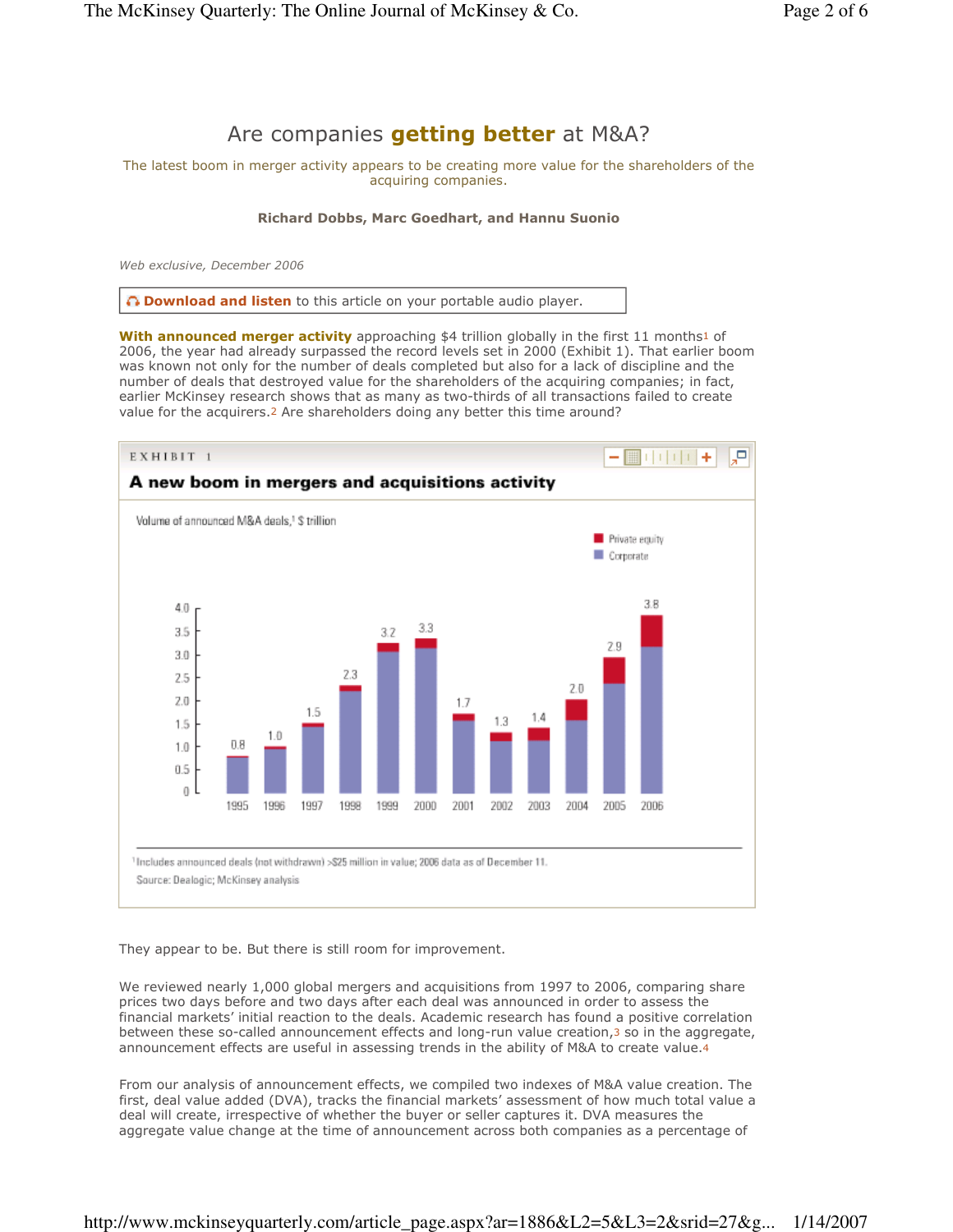a transaction's value (adjusted for market movements). The second index, proportion of companies overpaying (POP), examines the success of acquirers in capturing value from deals, by measuring the proportion of all transactions in which the initial share price reaction for the acquirer was negative, indicating that the acquirer overpaid (adjusted for market movements). In other words, POP represents the proportion of acquirers that the market perceives to have transferred to the sellers more than 100 percent of the value created in their deal.

Our analysis of these measures indicates that deals in the boom beginning in 2003 are creating proportionally more value—and that acquiring companies are keeping more of it for their shareholders.5

### The current boom is creating more value . . .

According to our research, the market's estimate of the value that deals created in the past ten years for the buyer and seller combined (as measured by the DVA index) averages around 3.4 percent of the transaction value. During the current boom, however, the average DVA has been 6.1 percent, with the annual numbers trending upward to  $+10.6$  percent, from  $+2.1$  percent. Today, in fact, the DVA index is at a ten-year record high. Those numbers stand in stark contrast to the previous boom's, when the DVA averaged only 1.6 percent for the whole period—and trended downward from +8.6 percent in 1997 to -5.9 percent6 in 2000.

The financial structure of the deals announced during these two periods of intense M&A activity differs as well. This time around, cash deals represent a much greater percentage of the publicto-public transactions making up our database—nearly half, compared with the 1999 to 2000 range of 20 to 30 percent. Like some academic researchers,7 we also found that cash deals in our sample received a more favorable market reaction than stock deals, possibly because of trading and signaling effects.8 Cash deals generated an average DVA of +13.7 percent, compared with -3.3 percent for pure-stock deals.

This greater share of cash deals during the present boom partially explains the market's more favorable reactions. Yet even when we compared those reactions on a like-for-like basis, both cash and stock deals did better in the current boom. Both kinds of deals have also created more value as it has progressed; in contrast, during the previous boom, both types of deals created progressively less value (Exhibit 2).

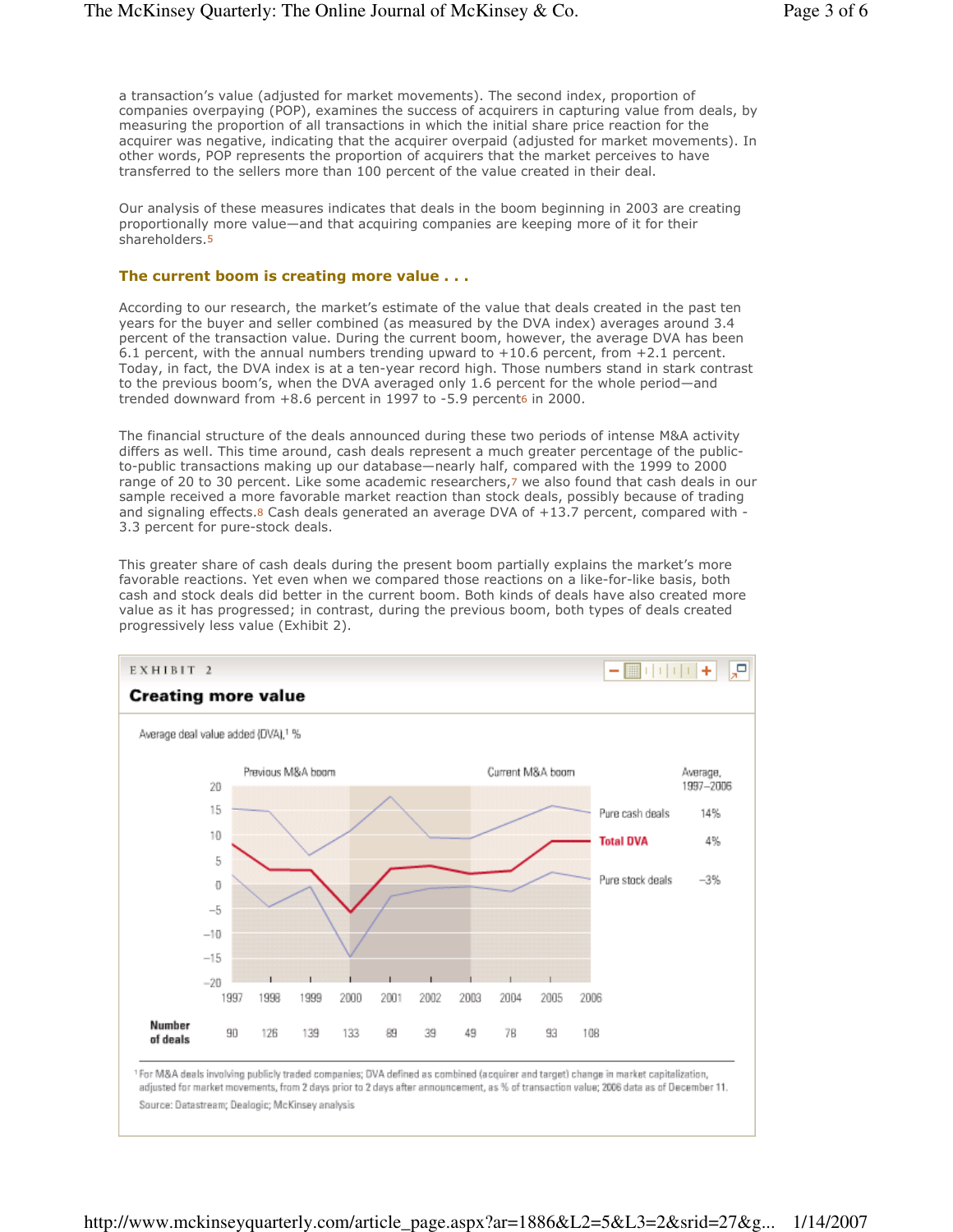### . . . and acquirers are keeping more of it

In the earlier M&A boom, the market judged that in more than two-thirds of the deals, all of the value created went to the target companies' shareholders. This time, however, shareholders of acquiring companies appear to be keeping more of that value, as measured by the lower proportion of acquirers that the market believes to be overpaying for deals (our POP index). In the current boom, the proportion overpaying has averaged 57 percent, decreasing annually from 63 percent in 2003 to 56 percent in 2006. In contrast, from 1997 to 2000 the overall average was 65 percent, with the level of overpayment increasing significantly, from 54 percent in 1997 to 73 percent in 2000. Today's POP index stands near a ten-year low, despite greater competition from private equity firms, which conduct more than 20 percent of all global merger activity. Both the DVA and POP indexes, which were moving in the wrong direction during the last M&A boom, are now moving in the right one (Exhibit 3).



While today's lower POP could reflect many factors, one explanation is lower deal premiums (Exhibit 4). In contrast to the 1990s, when the typical price premium hovered around 30 percent, acquirers now pay just slightly more than 20 percent to win their target acquisitions, suggesting that boards and management teams may be more cautious about overpaying. Not that prices are low—indeed, acquirers are paying very high multiples. But on average, price premiums are lower than they were before, and especially lower than they were at the last boom's peak, in 2000.

Another explanation for the lower proportion of deals that are deemed value destroying to the acquirer is the market's reaction to cash deals versus stock deals at the time of announcement. In pure-cash deals an average of around 49 percent of acquirers overpay, compared with 69 percent for pure-stock deals—a difference that has remained fairly constant over time (Exhibit 5). The overall POP index has improved considerably, thanks to the growing proportion of cash deals. Even when we consider cash deals and stock deals separately, however, the POP index is considerably lower today than it was in 2000.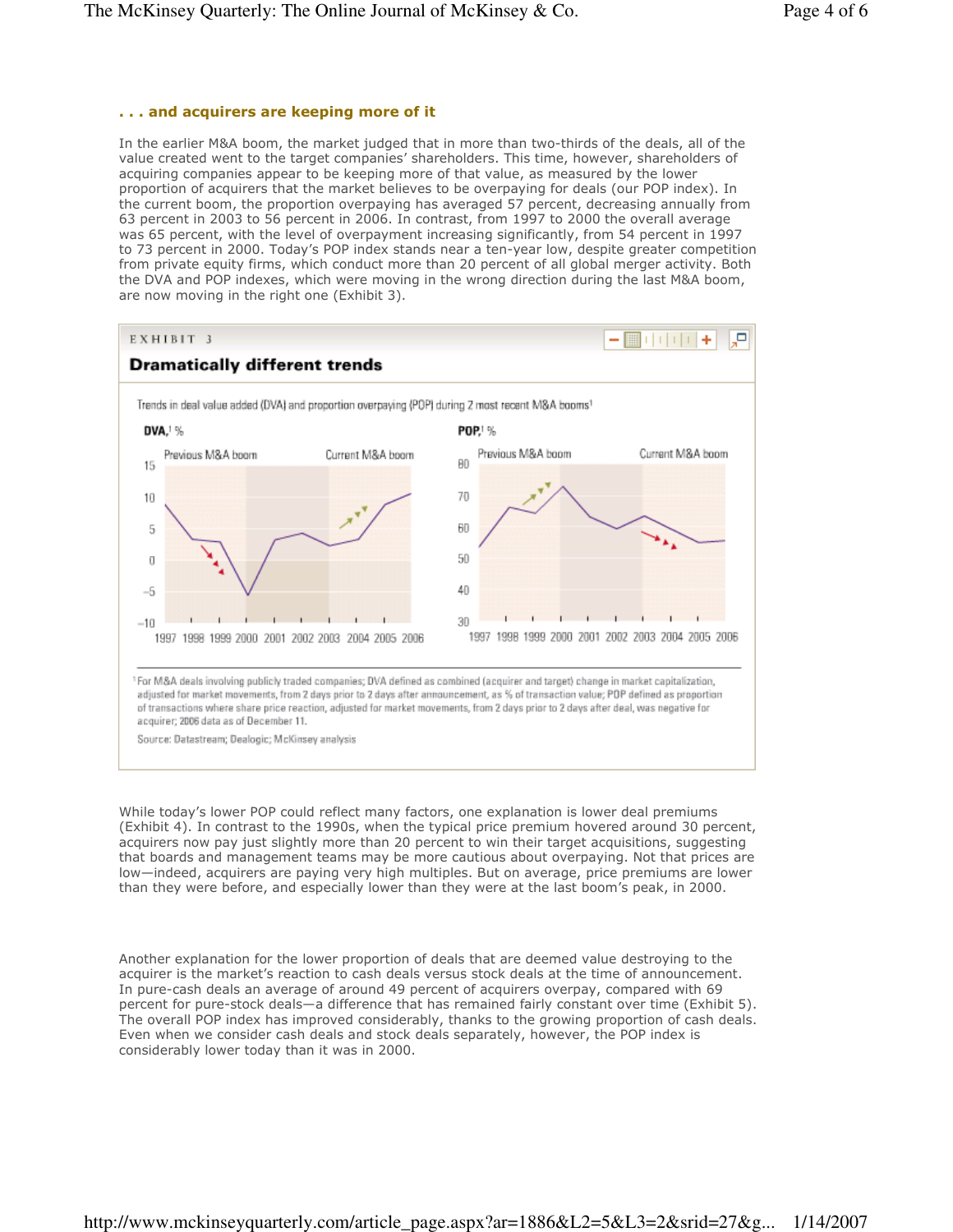

Source: Datastream; Dealogic; McKinsey analysis



Mergers can and often do create value in the eyes of investors. The improvements reflected in our M&A indexes are encouraging: despite the recent intense volume of M&A, it appears that acquirers have been disciplined about creating value. Nonetheless, plenty of room remains for acquirers to improve their M&A performance by focusing on the scope to create value and to ensure that they don't overpay.

## http://www.mckinseyquarterly.com/article\_page.aspx?ar=1886&L2=5&L3=2&srid=27&g... 1/14/2007